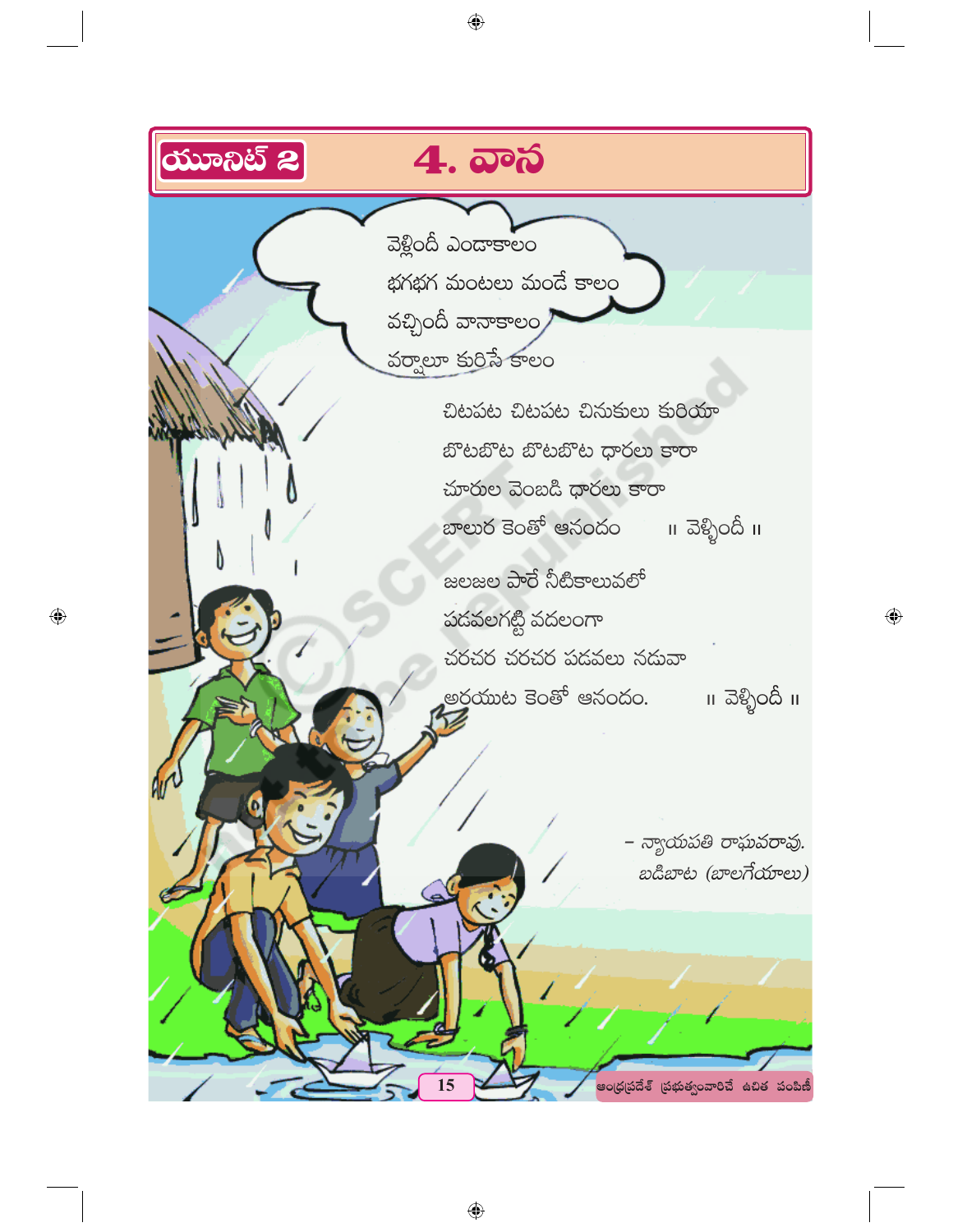

వినండి - మాట్లాడండి I



- అ) గేయాన్ని రాగయుక్తంగా పాడండి.
- (ఆ) పాఠం చిత్రం చూడండి. చిత్రంలో ఎవరెవరు ఏం చేస్తున్నారో చెప్పండి?
- (ఇ) వాన అంటే మీకు ఇష్టమా? ఎందుకు? వాన వస్తే మీరేం చేస్తారు?
- (ఈ) వానలు కురవకపోతే ఏం జరుగుతుంది?

 $\overline{\mathbf{H}}$  చదవండి

 $\bigoplus$ 

(అ) పాఠంలో కింది పదాలు ఎక్కదున్నాయో గుర్తించి వాటి చుట్టూ "( )" చుట్టండి.

వానాకాలం ఎండాకాలం చిటపట చరచర ಜಲಜಲ ధారలు కారా మండే కాలం చినుకులు పడవ అనందం

(ఆ) కింది బొమ్మలను చూదండి. పదాలు చెప్పండి. వాటి గురించి మాట్లాదండి. ඩුඡුංలో వాటిని గుర్తించండి.

 $\bigoplus$ 

| వాన | జామ | తాత | కాకర |
|-----|-----|-----|------|



ఆంధ్రప్రదేశ్ (పభుత్వంవారిచే ఉచిత పంపిణీ

16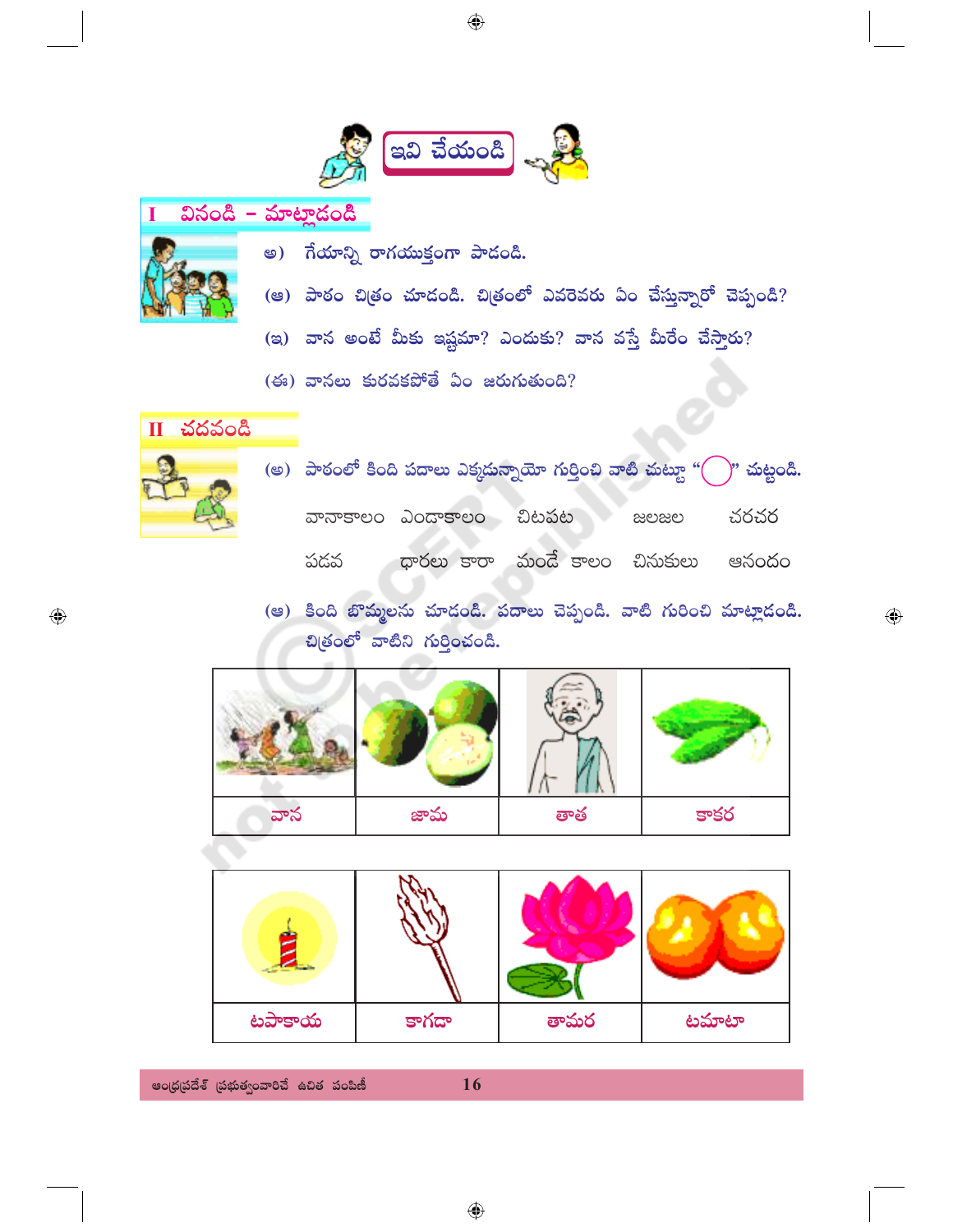

 $\bigoplus$ 

◈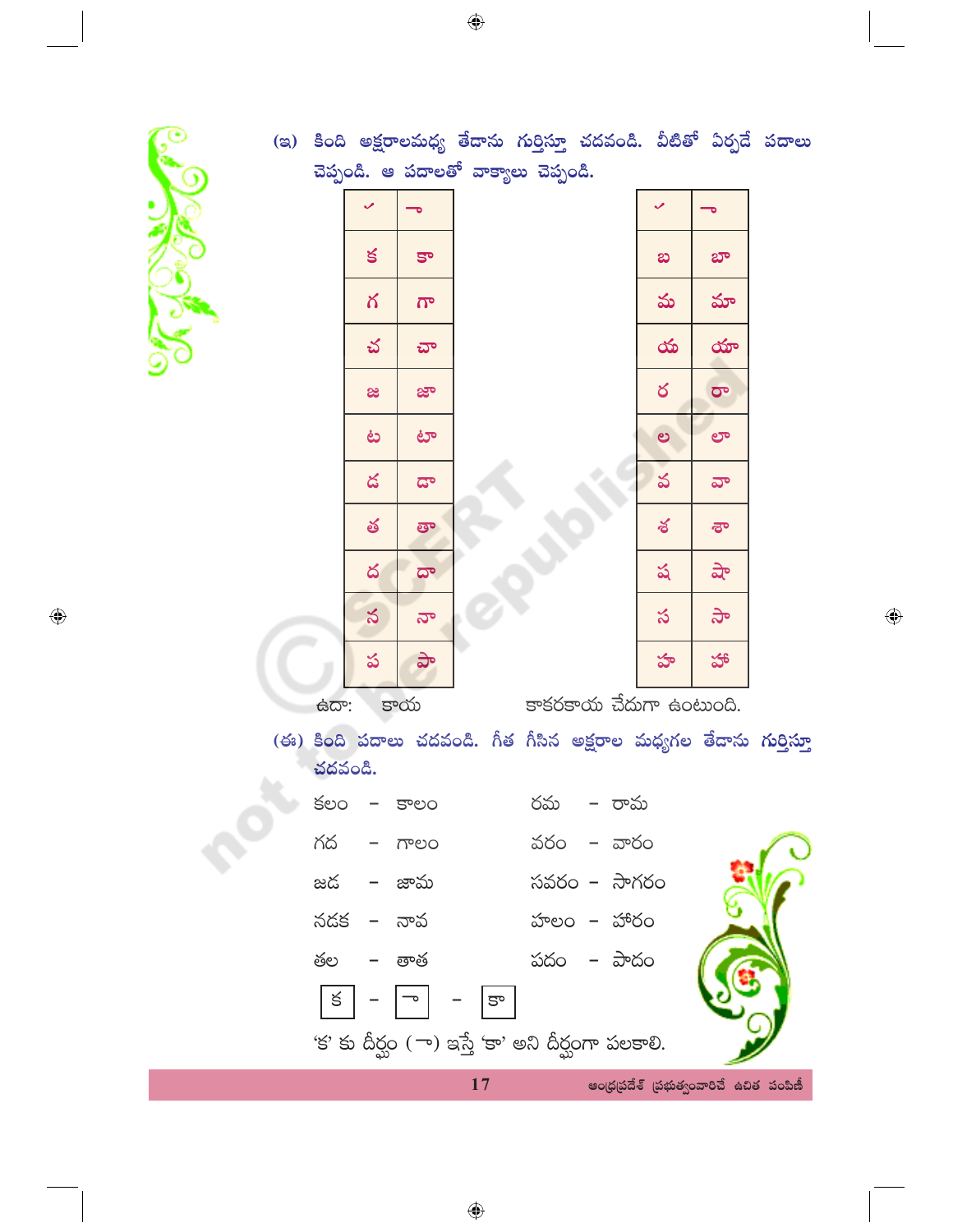|                                                                                                                                                                                                                                                                                                                                        |                                              |  |  |  |  |                          |  |  |                  |                       |                         | (ఉ) కింది పదాలను, వాక్యాలను ధారాకంగా చదవండి.                       |  |  |   |  |  |  |  |  |  |
|----------------------------------------------------------------------------------------------------------------------------------------------------------------------------------------------------------------------------------------------------------------------------------------------------------------------------------------|----------------------------------------------|--|--|--|--|--------------------------|--|--|------------------|-----------------------|-------------------------|--------------------------------------------------------------------|--|--|---|--|--|--|--|--|--|
|                                                                                                                                                                                                                                                                                                                                        |                                              |  |  |  |  |                          |  |  |                  |                       |                         | పాప దారం వాన - చామ - రాజా                                          |  |  |   |  |  |  |  |  |  |
|                                                                                                                                                                                                                                                                                                                                        |                                              |  |  |  |  |                          |  |  |                  |                       |                         | తాత మామ తామర నావ లాలస                                              |  |  |   |  |  |  |  |  |  |
|                                                                                                                                                                                                                                                                                                                                        |                                              |  |  |  |  |                          |  |  |                  |                       | గాలం కాయ జాతర పాయసం వాత |                                                                    |  |  |   |  |  |  |  |  |  |
|                                                                                                                                                                                                                                                                                                                                        |                                              |  |  |  |  |                          |  |  |                  |                       |                         | బాల జామ పాతర మానస శారద                                             |  |  |   |  |  |  |  |  |  |
|                                                                                                                                                                                                                                                                                                                                        |                                              |  |  |  |  | పాట వారం కాకర యాతన సాగరం |  |  |                  |                       |                         |                                                                    |  |  |   |  |  |  |  |  |  |
| $\frac{1}{2}$ $\frac{1}{2}$ $\frac{1}{2}$ $\frac{1}{2}$ $\frac{1}{2}$ $\frac{1}{2}$ $\frac{1}{2}$ $\frac{1}{2}$ $\frac{1}{2}$ $\frac{1}{2}$ $\frac{1}{2}$ $\frac{1}{2}$ $\frac{1}{2}$ $\frac{1}{2}$ $\frac{1}{2}$ $\frac{1}{2}$ $\frac{1}{2}$ $\frac{1}{2}$ $\frac{1}{2}$ $\frac{1}{2}$ $\frac{1}{2}$ $\frac{1}{2}$<br>పాట పాట వాన పాట |                                              |  |  |  |  |                          |  |  |                  |                       |                         |                                                                    |  |  |   |  |  |  |  |  |  |
|                                                                                                                                                                                                                                                                                                                                        |                                              |  |  |  |  |                          |  |  | పాపా పాపా మా పాప |                       |                         |                                                                    |  |  |   |  |  |  |  |  |  |
| అందాల గారాల పాప                                                                                                                                                                                                                                                                                                                        |                                              |  |  |  |  |                          |  |  |                  |                       |                         |                                                                    |  |  |   |  |  |  |  |  |  |
|                                                                                                                                                                                                                                                                                                                                        |                                              |  |  |  |  |                          |  |  |                  |                       |                         | (ఊ) కింద ఇచ్చిన పదాలలో గీత గీసిన అక్షరాలను సరిచేసి చదవండి. రాయండి. |  |  |   |  |  |  |  |  |  |
|                                                                                                                                                                                                                                                                                                                                        |                                              |  |  |  |  |                          |  |  |                  |                       |                         | ఉదా: జమకాయ – జామకాయ                                                |  |  |   |  |  |  |  |  |  |
|                                                                                                                                                                                                                                                                                                                                        |                                              |  |  |  |  |                          |  |  |                  |                       |                         | $1.$ టపకాయ.                                                        |  |  |   |  |  |  |  |  |  |
|                                                                                                                                                                                                                                                                                                                                        |                                              |  |  |  |  |                          |  |  |                  |                       |                         | $2.$ తతతల $\cdots$ .                                               |  |  |   |  |  |  |  |  |  |
| $3.$ వనకలం. $\ldots$                                                                                                                                                                                                                                                                                                                   |                                              |  |  |  |  |                          |  |  |                  |                       |                         |                                                                    |  |  |   |  |  |  |  |  |  |
| $4.$ $\delta \delta$ రం $\cdots$                                                                                                                                                                                                                                                                                                       |                                              |  |  |  |  |                          |  |  |                  |                       |                         |                                                                    |  |  |   |  |  |  |  |  |  |
|                                                                                                                                                                                                                                                                                                                                        |                                              |  |  |  |  |                          |  |  |                  | $5.$ ఎందకలం. $\ldots$ |                         |                                                                    |  |  |   |  |  |  |  |  |  |
| III <b>రా</b> యండి                                                                                                                                                                                                                                                                                                                     |                                              |  |  |  |  |                          |  |  |                  |                       |                         |                                                                    |  |  |   |  |  |  |  |  |  |
|                                                                                                                                                                                                                                                                                                                                        |                                              |  |  |  |  |                          |  |  |                  |                       |                         | (అ) కింది పట్టికలోని అక్షరాలకు "ా" చేర్చి రాయండి.                  |  |  |   |  |  |  |  |  |  |
|                                                                                                                                                                                                                                                                                                                                        |                                              |  |  |  |  |                          |  |  |                  |                       |                         |                                                                    |  |  |   |  |  |  |  |  |  |
|                                                                                                                                                                                                                                                                                                                                        |                                              |  |  |  |  |                          |  |  |                  |                       | ဃ                       | మ య  ర                                                             |  |  | ల |  |  |  |  |  |  |
|                                                                                                                                                                                                                                                                                                                                        | కా                                           |  |  |  |  |                          |  |  |                  |                       |                         |                                                                    |  |  |   |  |  |  |  |  |  |
|                                                                                                                                                                                                                                                                                                                                        | ఖాళీలను సరైన అక్షరాలతో పూరించండి.<br>$($ ಆಿ) |  |  |  |  |                          |  |  |                  |                       |                         |                                                                    |  |  |   |  |  |  |  |  |  |
|                                                                                                                                                                                                                                                                                                                                        |                                              |  |  |  |  |                          |  |  |                  |                       |                         |                                                                    |  |  |   |  |  |  |  |  |  |
|                                                                                                                                                                                                                                                                                                                                        |                                              |  |  |  |  |                          |  |  |                  |                       |                         |                                                                    |  |  |   |  |  |  |  |  |  |

 $\bigoplus$ 

B, ٨

ఆంధ్రప్రదేశ్ (పభుత్వంవారిచే ఉచిత పంపిణీ

 $\delta$ 

 $\bigoplus$ 

18

కాగ \_\_\_

కాయ

ھ

త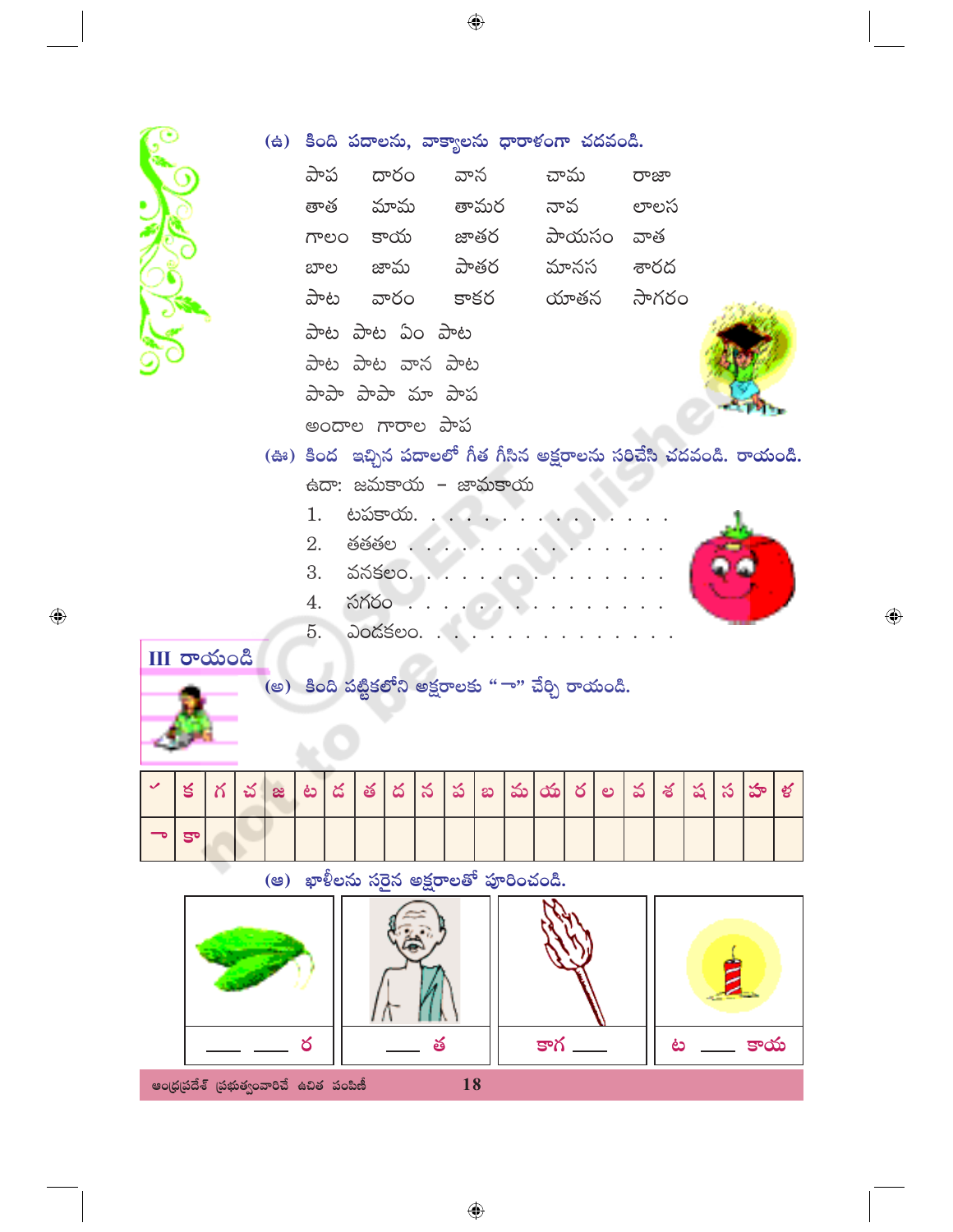

(ఇ) " ''', " ా" అక్షరాలతో ఏర్పడే మనుషుల పేర్లు, ఊర్ల పేర్లు రాయండి.

| ఉదా: శారద             | ఉదా: బాసర                           |
|-----------------------|-------------------------------------|
|                       |                                     |
|                       |                                     |
|                       |                                     |
|                       |                                     |
|                       |                                     |
| 9<br>$\triangleright$ | 64.66<br>$\mathcal{L}_{\pm}$<br>- 9 |

 $\bigoplus$ 



 $\bigoplus$ 

◈